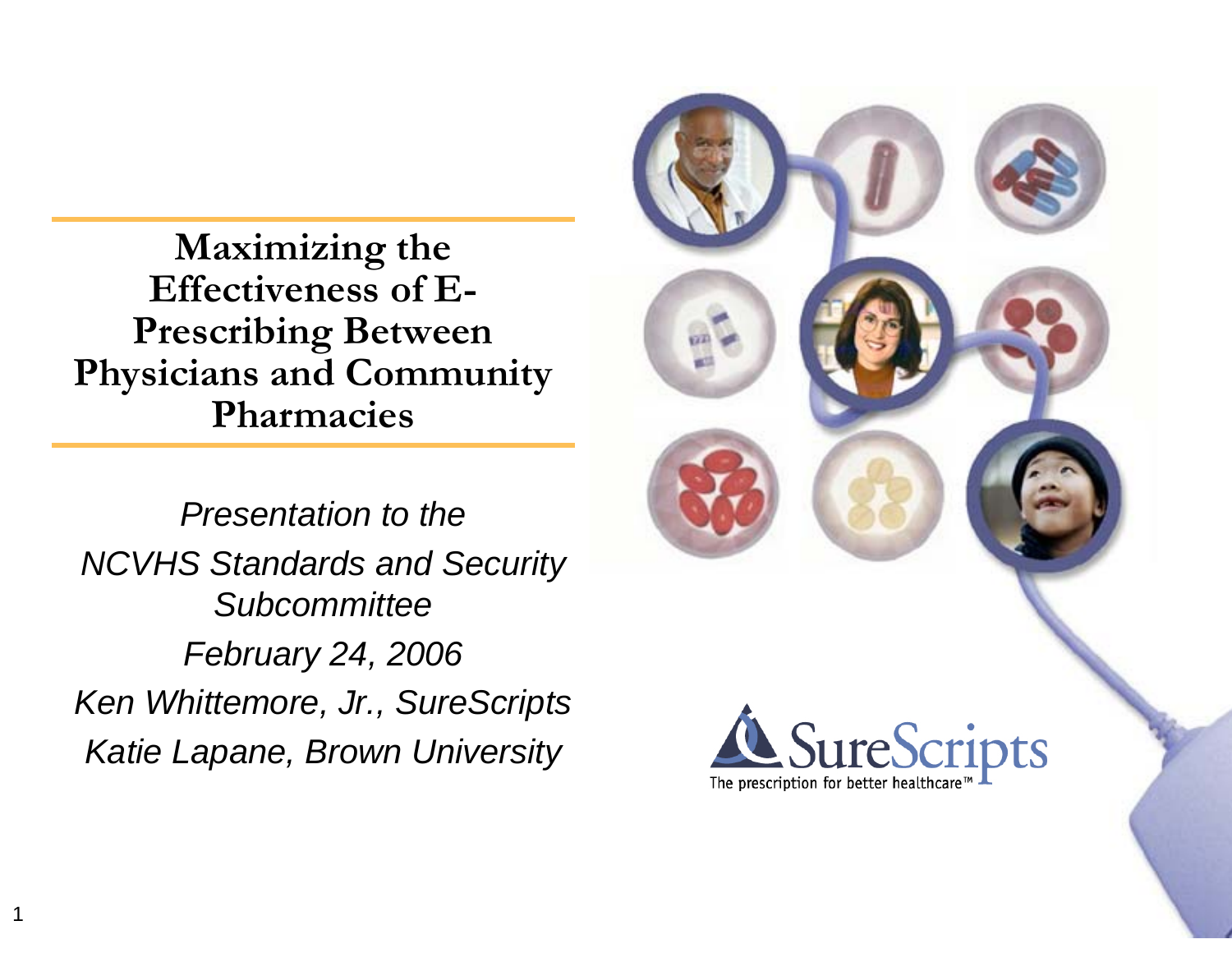### What We Plan to Accomplish—

- ◆ Evaluate how the initial MMA e-prescribing standards work (or don't work) in a variety of practice settings, across a number of geographic areas, utilizing several different e-prescribing technologies.
- ◆ Assess how prescriber and vendor characteristics influence e-prescribing adoption, and what "best features" of vendor software improve medication-related outcomes.

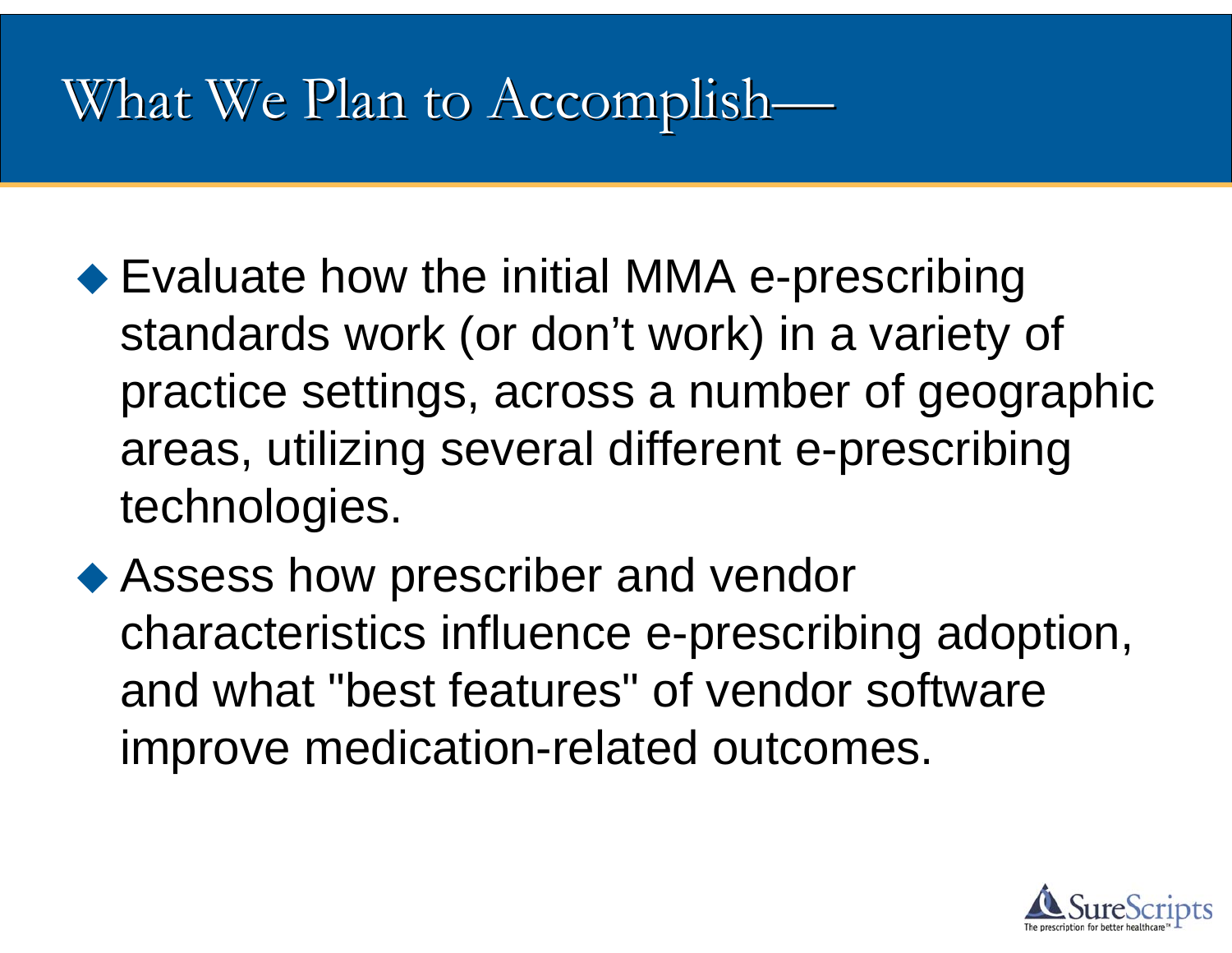### The Locales

- ◆ Florida
- ◆ Massachusetts
- ◆ New Jersey

### ◆ Nevada

◆ Rhode Island

#### ◆ Tennessee

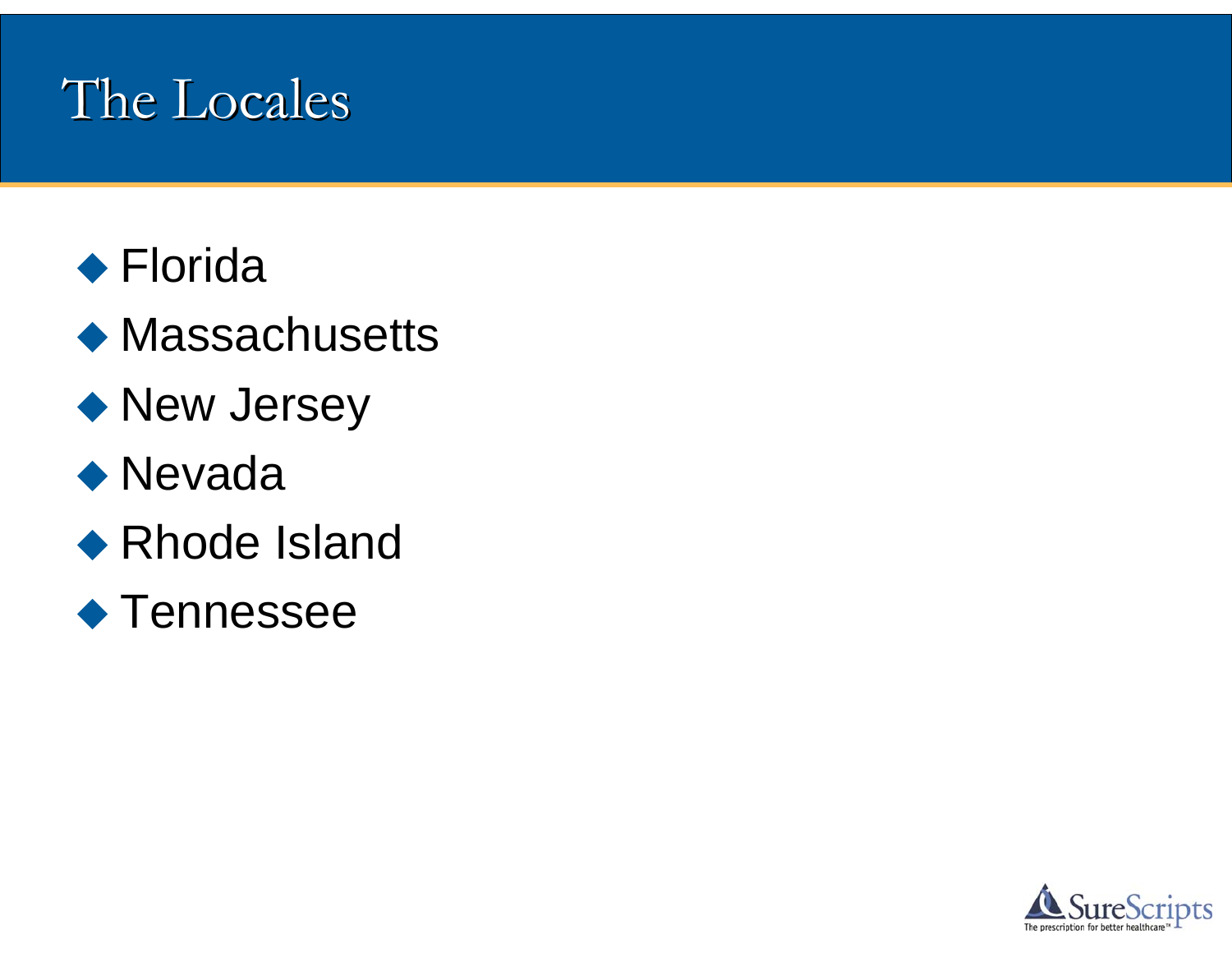## The Physician Vendors

- ◆ Allscripts
- ◆ DrFirst
- ◆ Gold Standard
- $\triangle$  InstantDx
- ◆ MedPlus/Quest Diagnostics
- ◆ ZixCorp

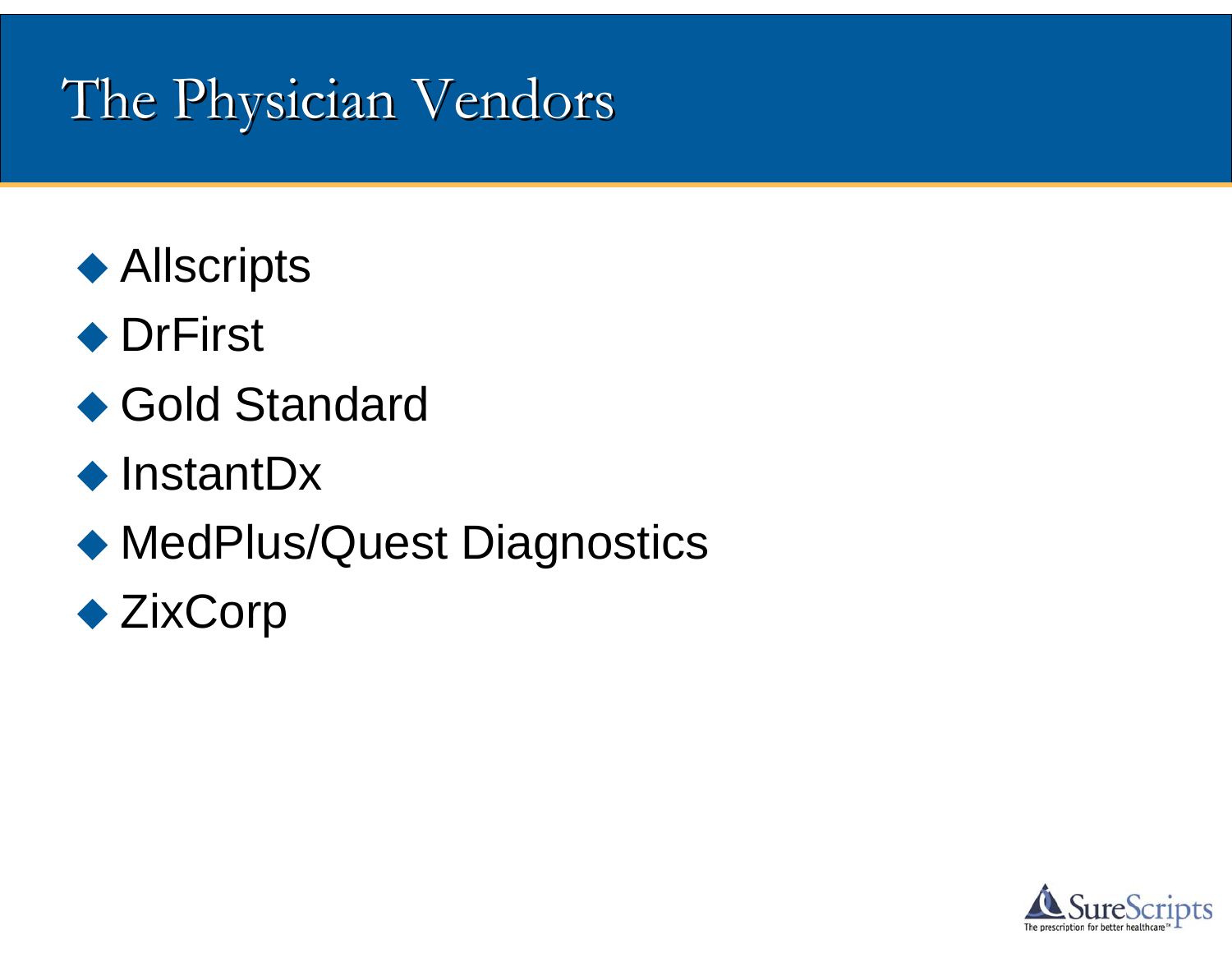## The Pharmacy Partners

- ◆ Ahold (Giant and Stop & Shop)
- ◆ Albertson's (Sav-On and Osco)
- ◆ Brooks
- ◆ CVS
- ◆ Duane Reed
- ◆ Longs
- ◆ Rite Aid
- ◆ Walgreens
- ◆ Wal-Mart

◆ And a sample of independent pharmacies (?)

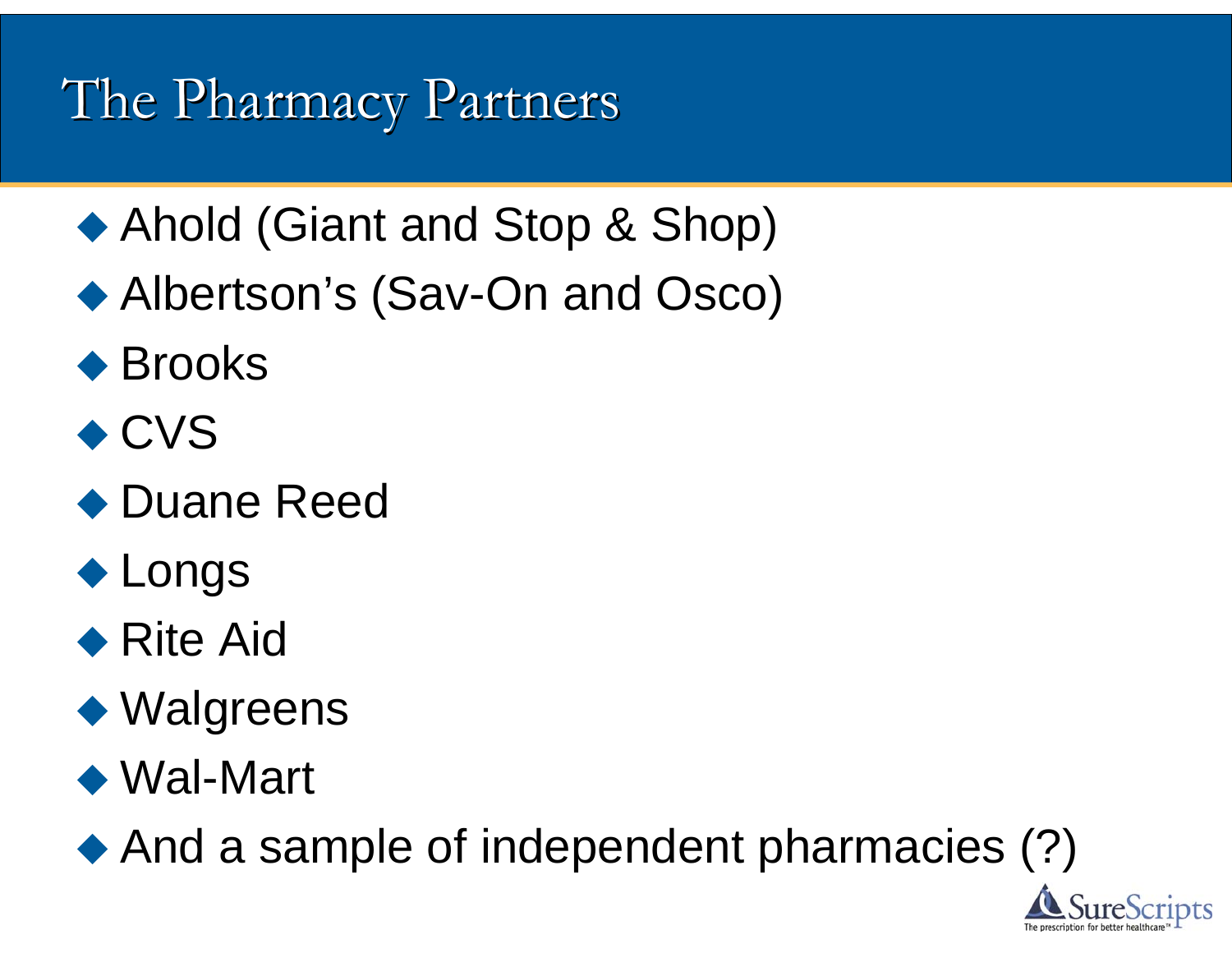### **Other Participants**



- ◆ BC/BS of Massachusetts
- ◆ NaviMedix
- ◆ Partners in Care
- Walgreens Health Initiative

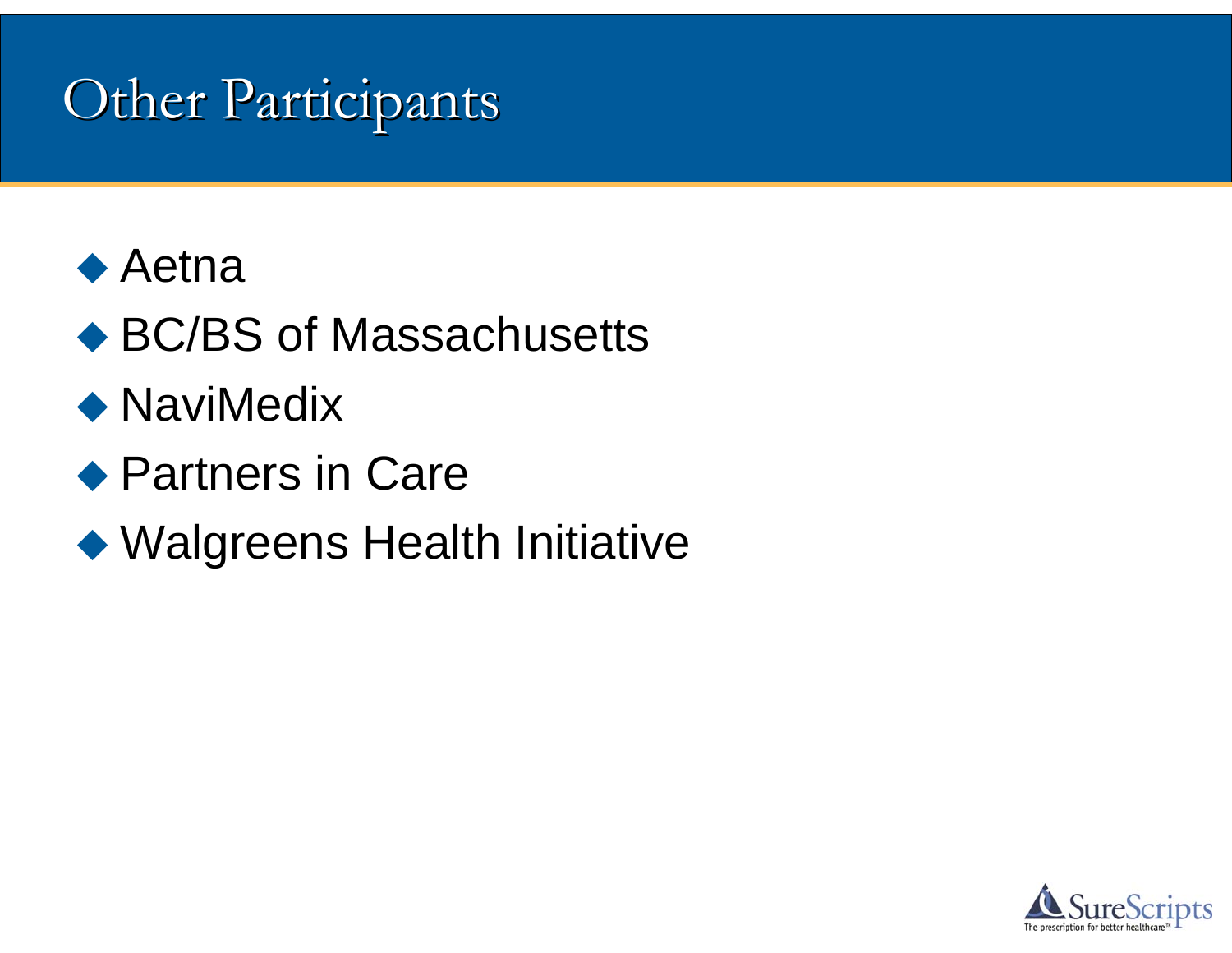### The Core Research Team

- ◆ Kate Lapane, Associate Professor of Medical Science, Department of Community Health, Brown University, Providence, RI (Principal Investigator)
- ◆ Catherine Dube, Senior Lecturer, Department of Community Health, Brown University
- ◆ Michael Rupp, Professor and Executive Director, Center for the Advancement of Pharmacy Practice, Midwestern University, Glendale, AZ
- ◆ Terri Jackson, Clinical Assistant Professor, Department of Pharmacy Practice & Science, University of AZ College of Pharmacy, Tucson, AZ

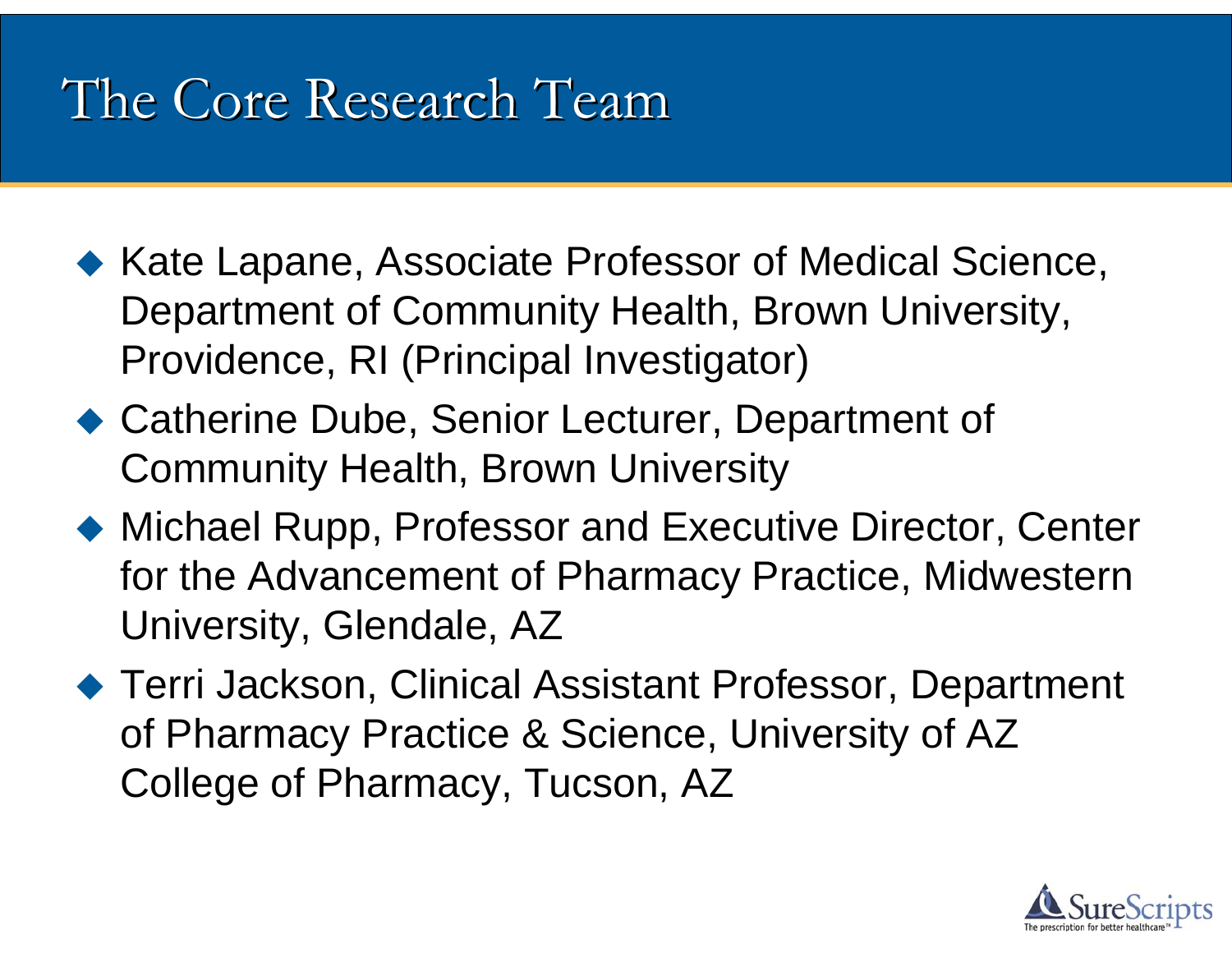## **Cluster Site Visits**

#### **Participants:**

◆ Sampled in a way to maximize variability across geography, physician technology vendor, community pharmacy, experience and volume of e-prescribing

#### **Data collection activities:**

- ◆ Pharmacy (combination of on-site data collection and use of existing data sources)
- ◆ Physician providers (Phase I: on-site performance analysis; other phases – follow-up surveys – phone/mail in random samples)
- Patients (self-administered, questionnaire in physician office)

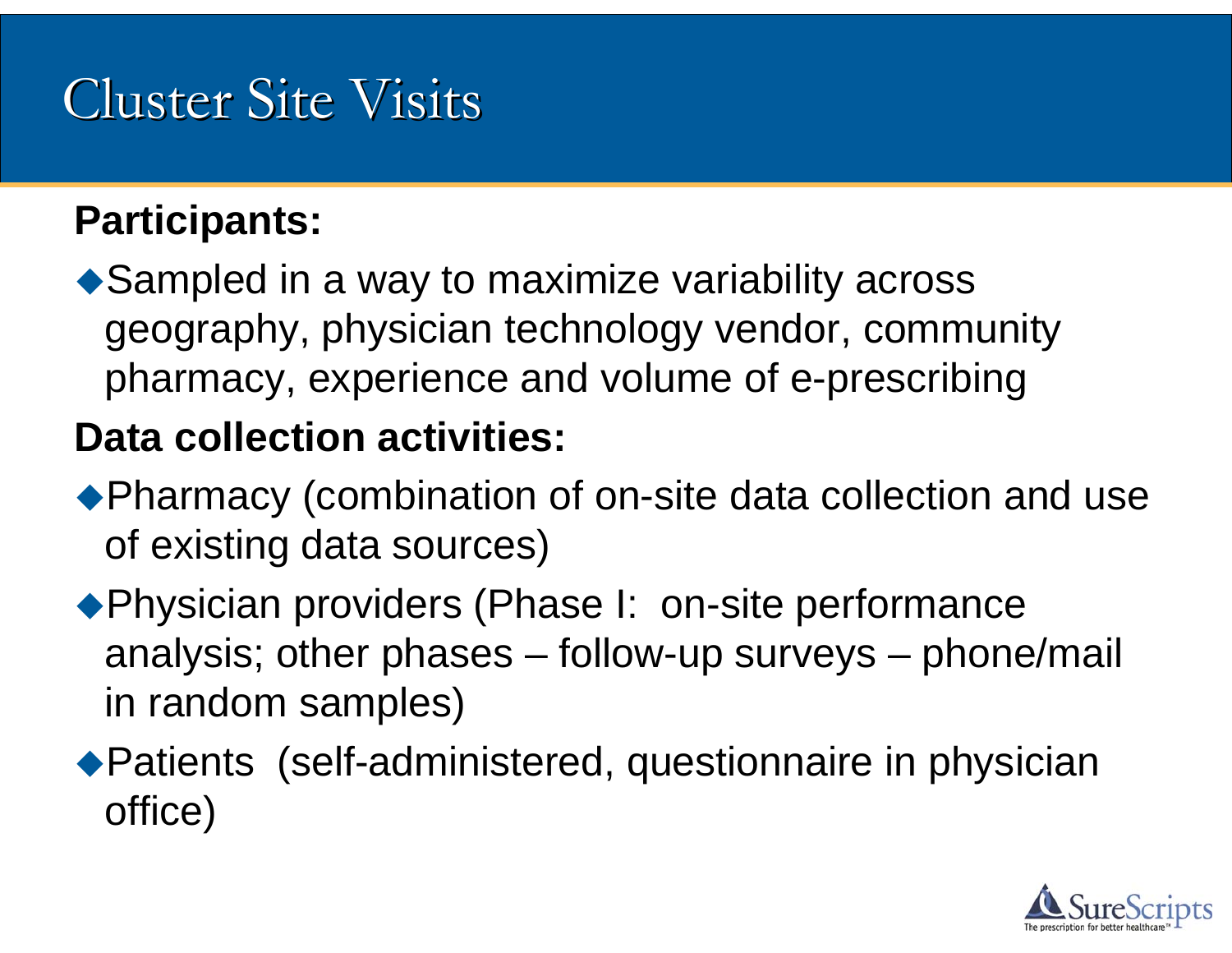### Coordination of Testing of Interoperability of Standards and Research Evaluation

Time

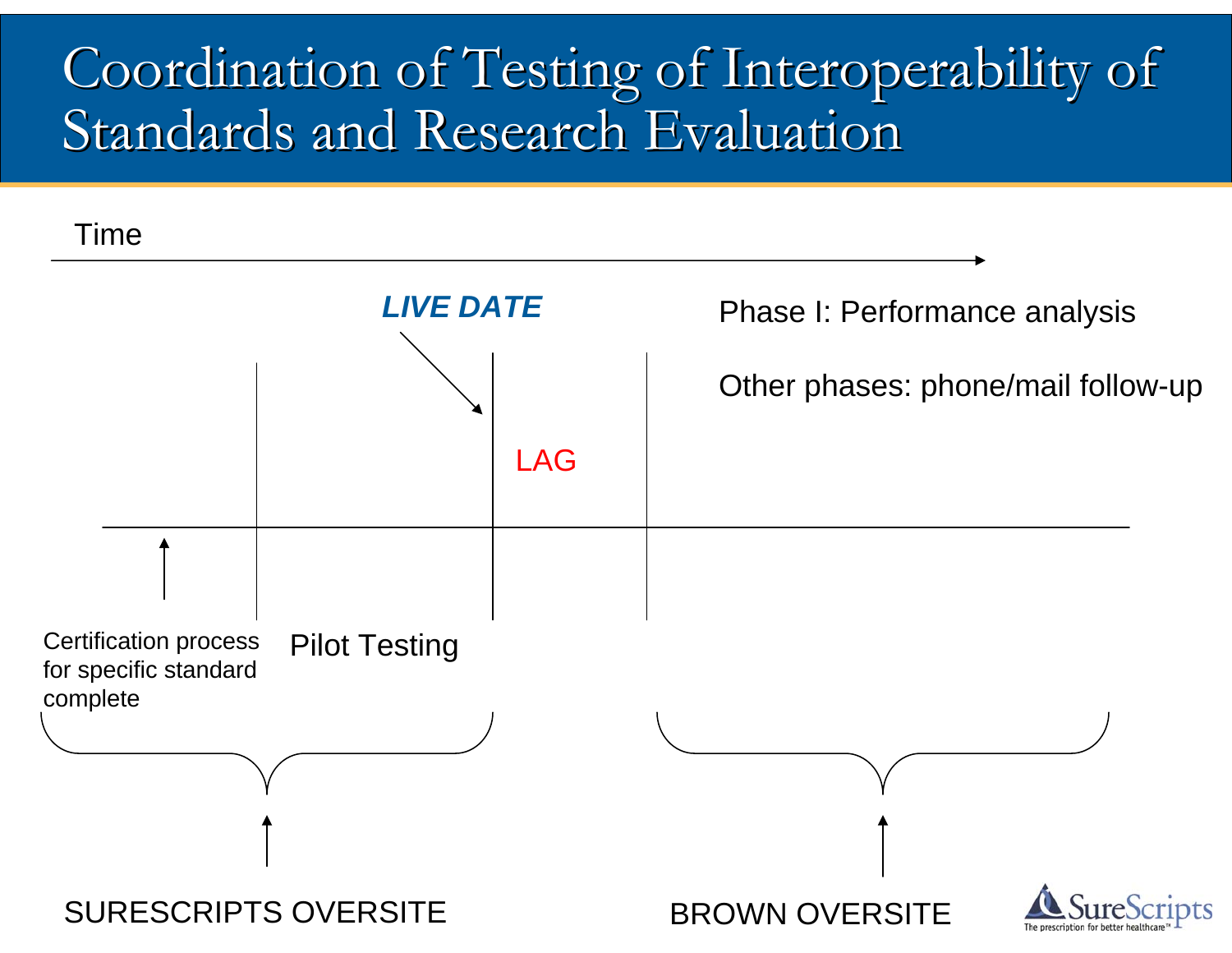# Proposed Timeframe for Testing of Standards (Application) (Application)

| <b>January 2006 Start</b><br><b>Phase I</b>                                                                                                                                                 | <b>April 2006 Start</b><br><b>Phase II</b>                                  | <b>June 2006 Start</b><br><b>Phase III</b>              | <b>September 2006 Start</b><br><b>Phase IV</b>  |
|---------------------------------------------------------------------------------------------------------------------------------------------------------------------------------------------|-----------------------------------------------------------------------------|---------------------------------------------------------|-------------------------------------------------|
| <b>NCPDP SCRIPT Standard Version</b><br>5, Release 0 (Version 5.0),<br>May 12, 2004                                                                                                         | <b>ASC</b><br>X12N<br>270/271<br>004010X092/<br>004010X092A1                | NCPDP SCRIPT<br>(cancel)<br>and<br>change<br>functions) | <b>Structured and Codified SIG</b>              |
| <b>NCPDP</b><br>Telecommunication<br>Standard Guide, Version 5,<br>Release<br>$\overline{1}$<br>and equivalent<br><b>NCPDP</b><br>Batch<br>Implementation<br>Guide,<br>Version 1, Release 1 | NCPDP Formulary and benefit<br>standard v. 1.0                              |                                                         | Clinical drug terminology RxNorm<br>terminology |
|                                                                                                                                                                                             | <b>NCPDP</b><br><b>SCRIPT</b><br>(fill)<br>status<br>notification function) |                                                         |                                                 |
|                                                                                                                                                                                             | NCPDP standard medication<br>history messages                               |                                                         | Prior authorization messages - ASC<br>X12N 278  |

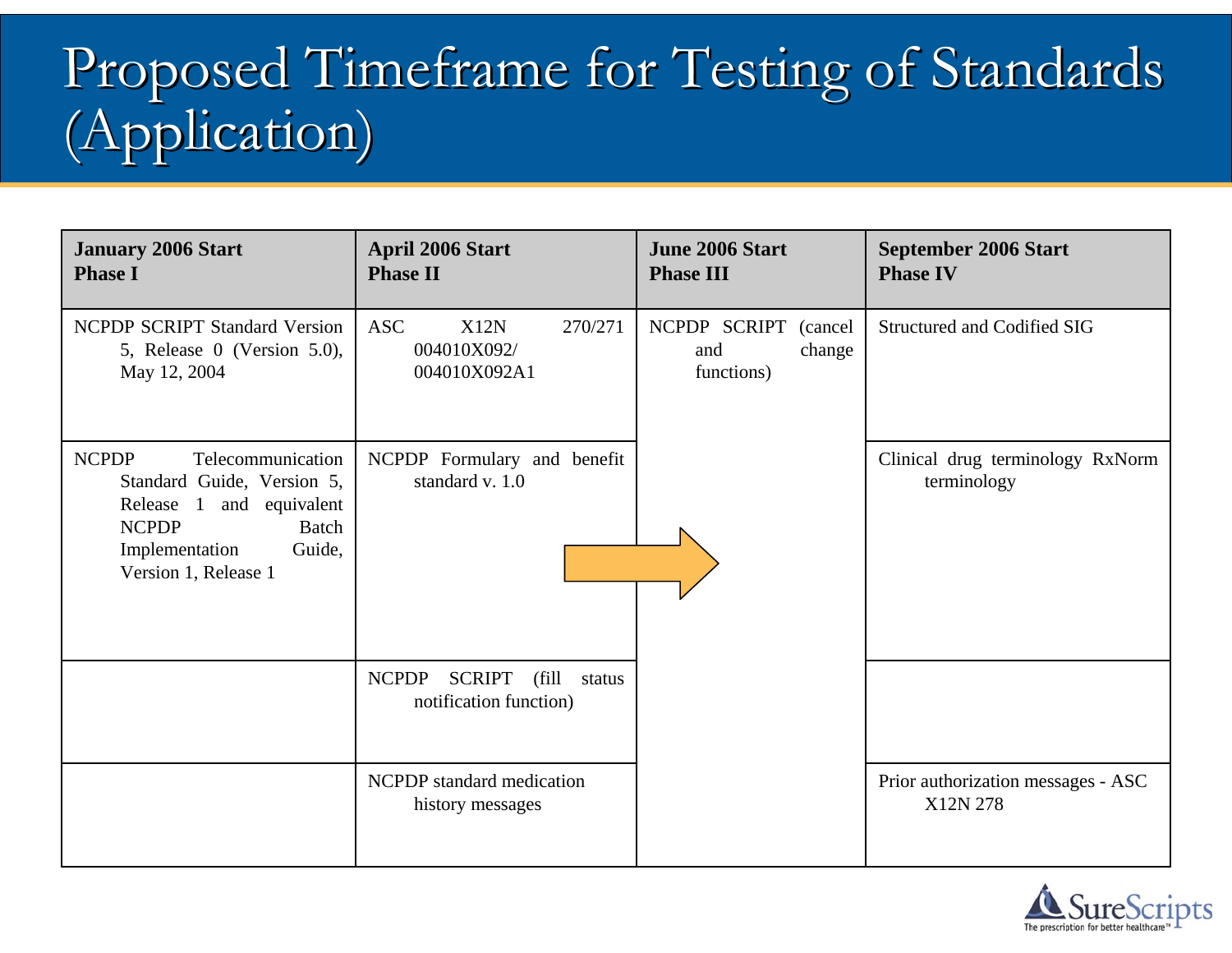## Data Collection Strategy

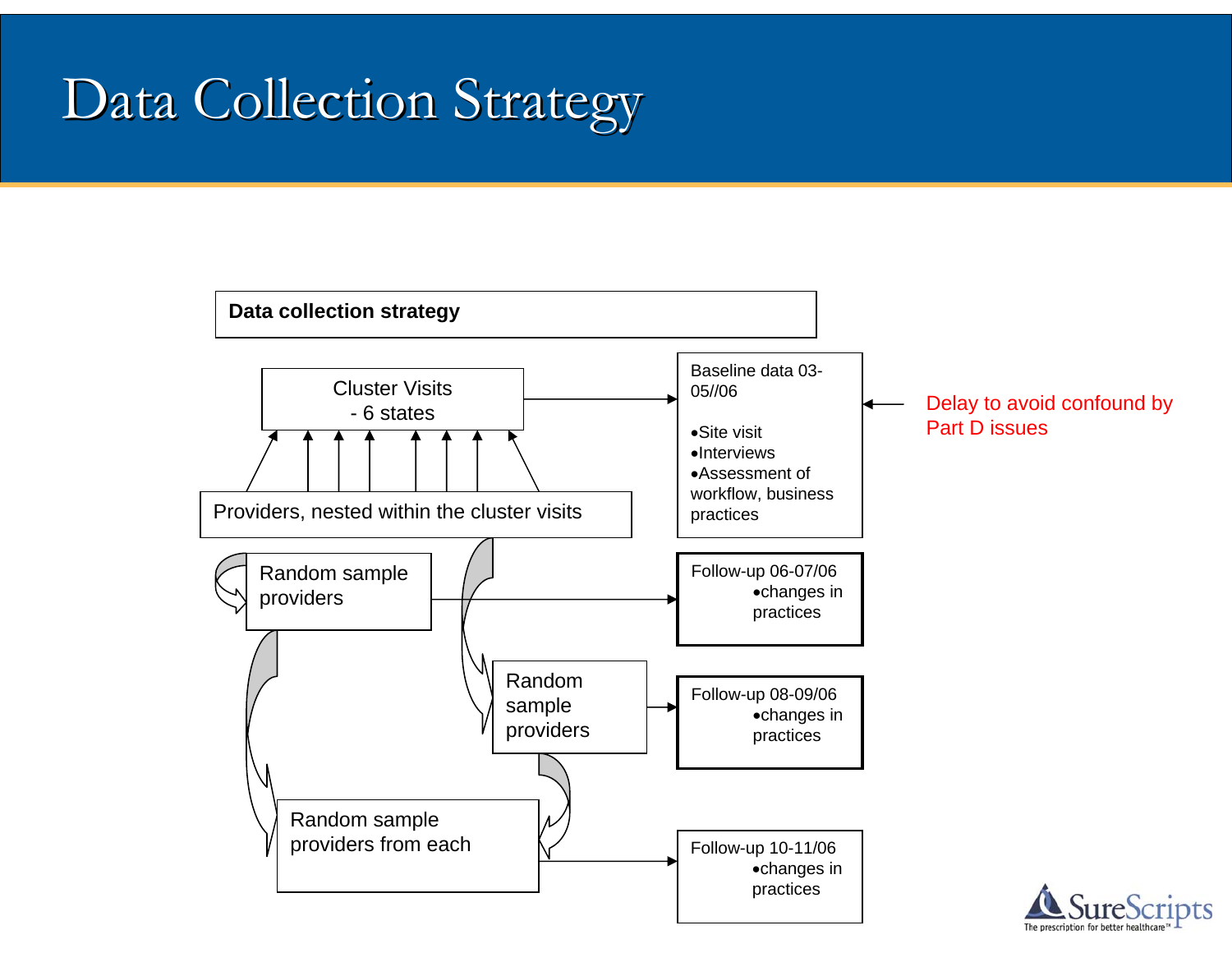## Performance Analysis

- The goal is to capture multiple perspectives on the performance, potential problems and opportunities, and barriers and facilitators for successful integration of eprescribing standards.
- ◆ Direct observation
- ◆ Semi-structured interviews
- $\blacklozenge$  Documentation of :
	- key tasks and tactics associated with e-prescribing
	- descriptions and workflow diagrams
	- business practices
	- personnel roles and organizational structure
	- personnel perspectives on problems and potential solutions associated with e-prescribing.

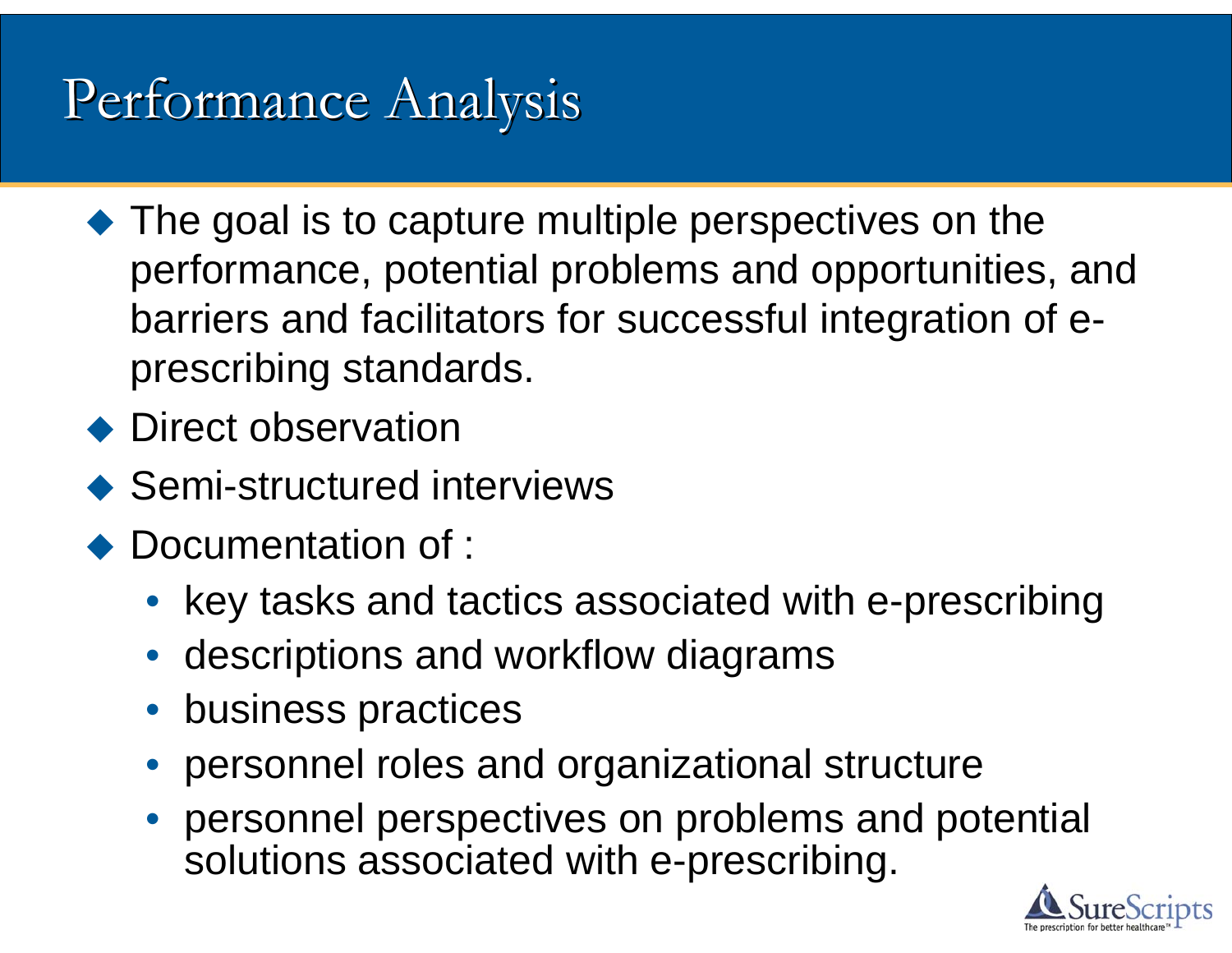## Performance Analysis

- ◆ Observation of the e-prescribing process is likely to focus on ease of use, ancillary materials employed, time required, mistakes and re-dos, concurrent activities, etc.
- ◆ Questions will range from open-ended to specific focusing on individual perspectives, opinions, experiences, challenges and suggestions regarding e-prescribing.
- ◆ Qualitative data analysis using QSR NVivo®

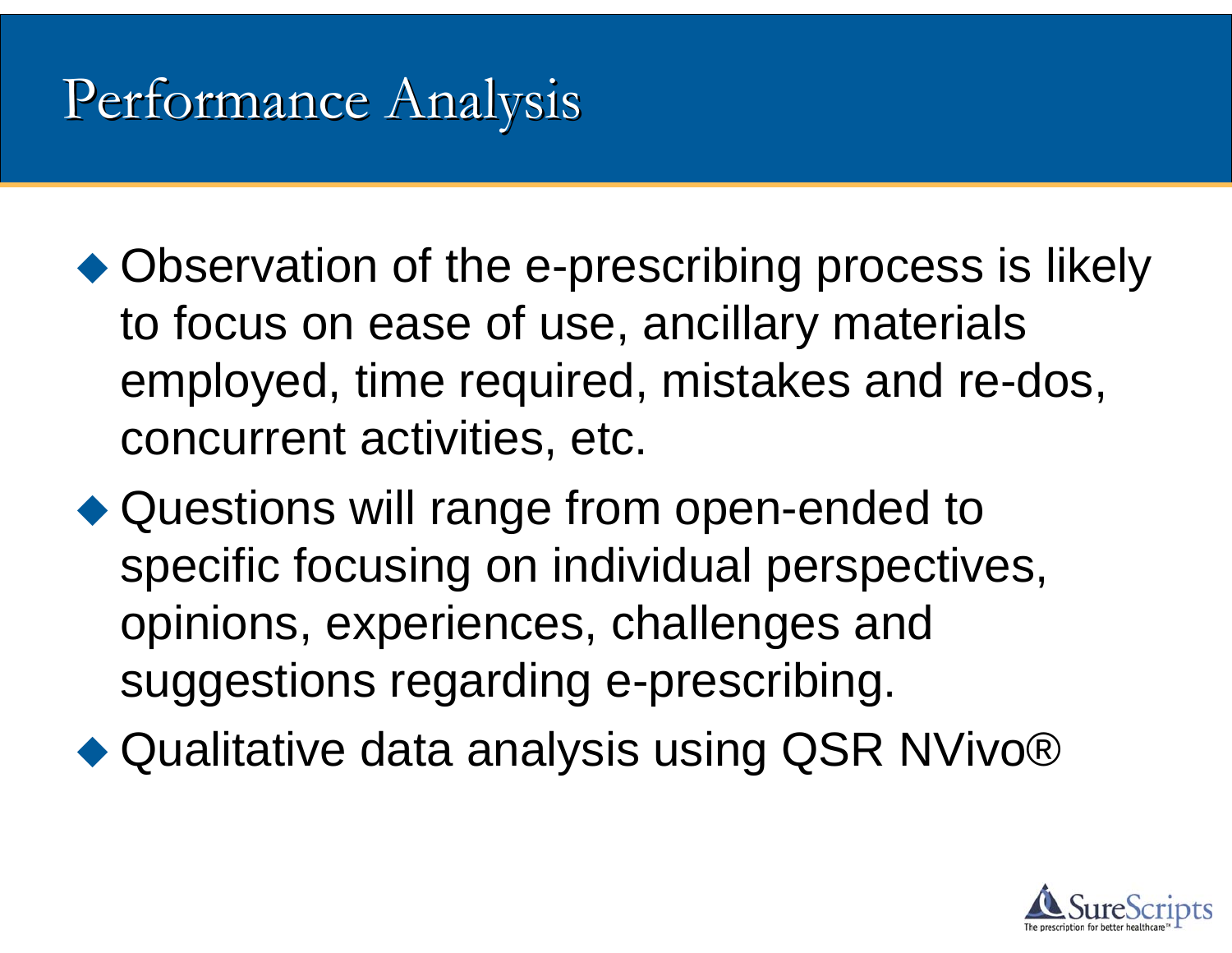## Factors Potentially Influencing Prescriber Uptake and Drop Out



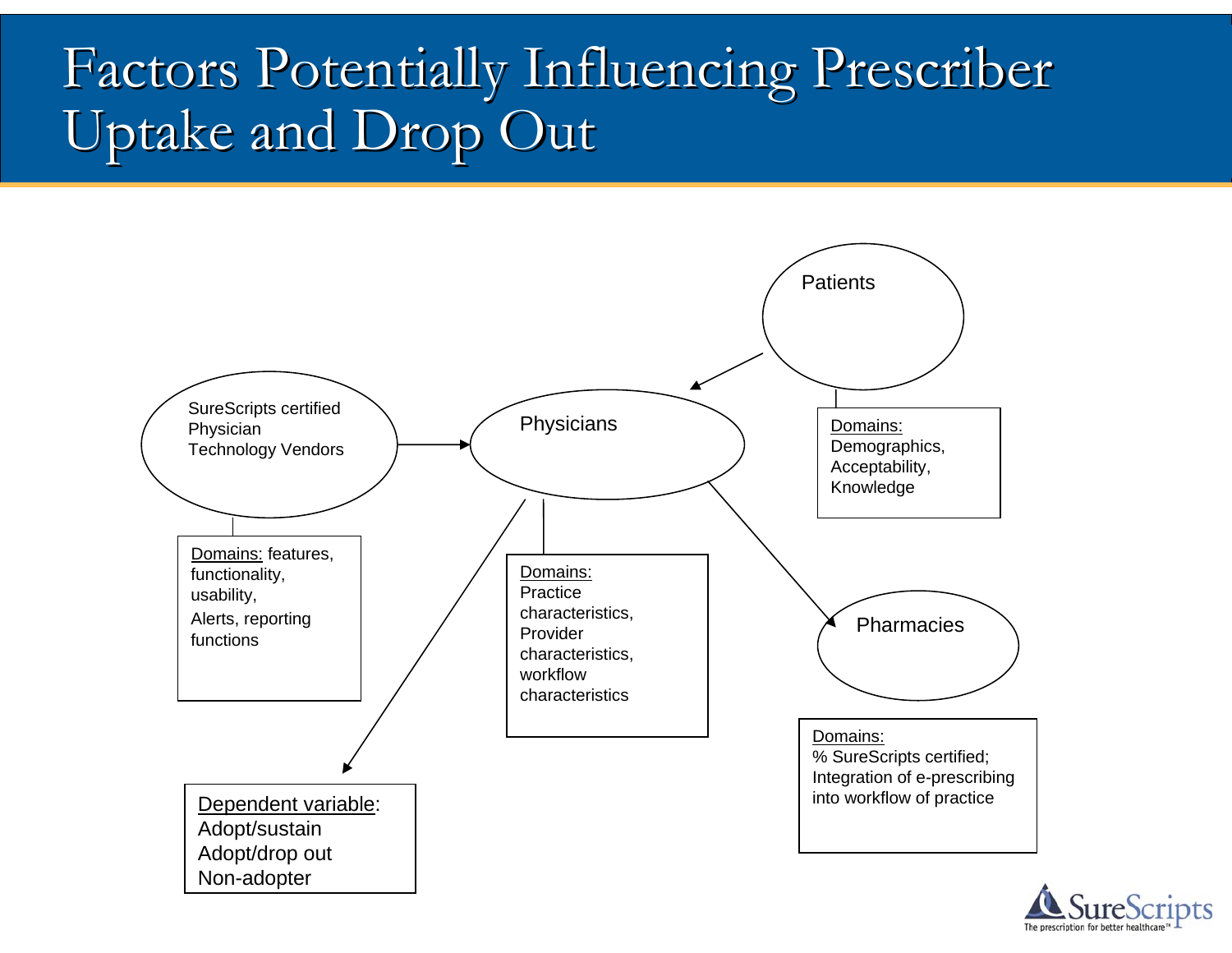### Data Analyses

- ◆ Cross-linkage of data from SureScripts, patient survey (lined to practice), pharmacy characteristics, provider characteristics
- ◆ Polytomous logistic regression to identify factors related to adoption and drop out
- ◆ Outcome variables to identify characteristics associated with best-practices (based on pharmacy transaction files)
- ◆ Hierarchical modeling (may have limited power)